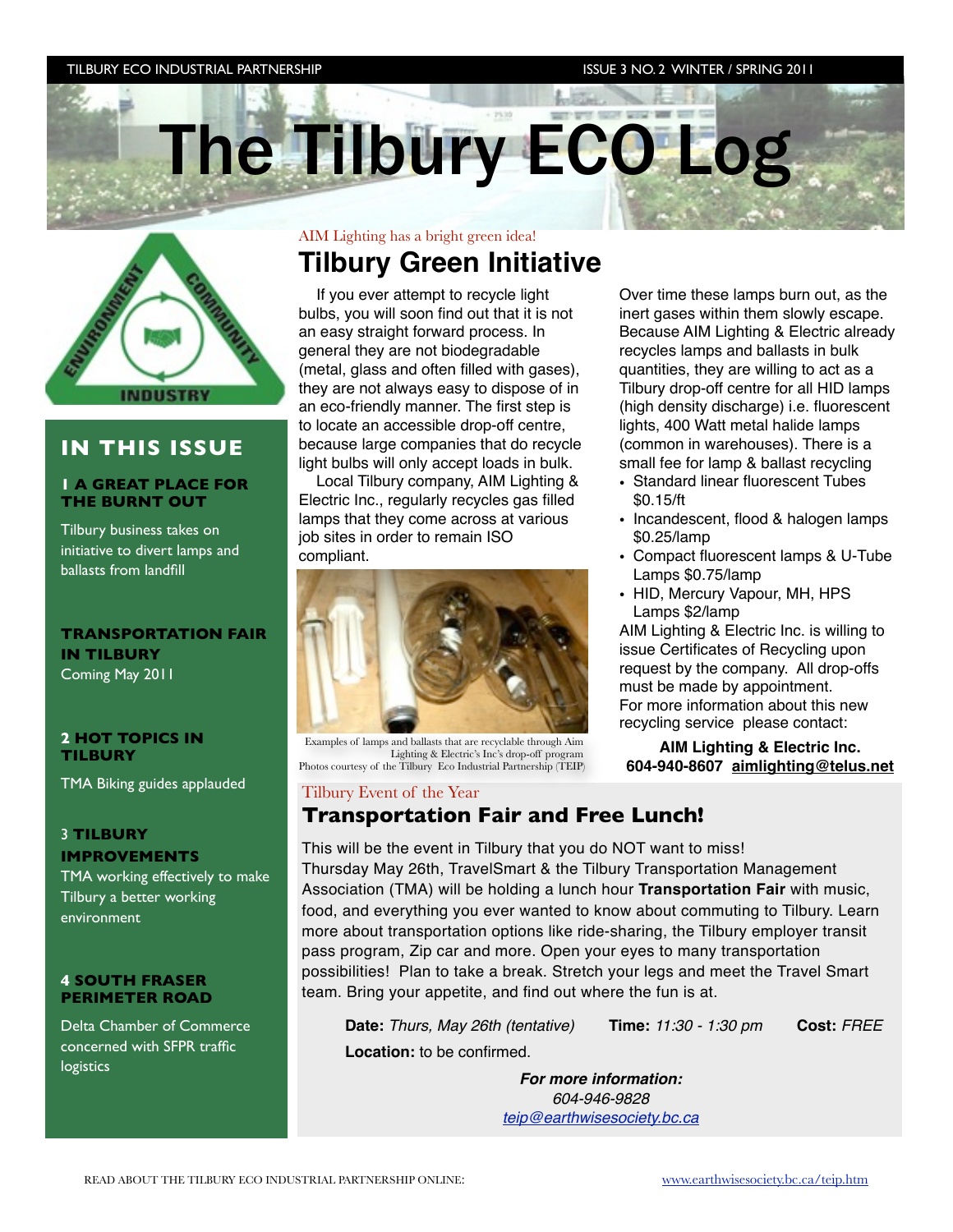### **TransLink awards TEIP's Cycling Initiative**

Most days Ray DeCenzo (CAPTIN Toyota), Jonathon Markham (The Chai Company) and Morgan Ahoff (Graphtec Guitar Labs, absent from photo) commute to work in Tilbury by bike.

During Bike to Work Week last spring these guys offered to act as guides to any Tilbury commuter who wanted to try biking to work, but who found it a little daunting to try out on their own. Ray, Jonathon and Morgan are so committed to biking to work that they extended their offer to help others… indefinitely.

TransLink applauded the initiative taken by these three members of the TEIP's Transportation Management Association, awarding them chocolate "gold medals" for going above and beyond the call of duty!

With spring around the corner, why not take these guys up on their offer, and explore your biking options with them. Ray rides in from North Delta, Morgan from Ladner, and Jonathan from Vancouver (he cycles through either Richmond or New Westminster). With this year's Bike to Work Week occurring May 30 to June 3, it's not too early to plan ahead and get some practice in now. Pick up your Regional Cycling Map at the Transportation Fair and plan your route

This is yet another initiative taken on by the TEIP's TMA that offers a beneficial service to all Tilbury workers.



If you would like to commute into Tilbury with a guide, contact the TEIP and we can set you up with one of our guy[s!](mailto:teip@earthwisesociety.bc.ca)

[teip@earthwisesociety.bc.ca](mailto:teip@earthwisesociety.bc.ca) 604-946-9828 For more information visit us at earthwisesociety.bc.ca *Keep in mind that a commute by bicycle can be physically demanding if your body is not used to it. Be sure to pack yourself a good nutritious meal.*

### SALE . SALE . SALE . SALE . SALE . SALE

**White Down Blankets** Queen \$69.99 Save \$60 (reg. 129.99) King \$79.99 Save \$70 (reg. 149.99)

240 thread count 100% cotton hypoallergenic white down fill 6"x 6" stitched through box with satin piping.



8088 River Way, Delta / hours mon-fri 10-3pm



Leadership. community + partnership

### **COMMUNITY BUSINESS LEADERS IN ACTION**

We are honoured to be serving our community. Help us help you...

#### Contact the Delta Chamber of Commerce today! Call 604 946 4232

Leadership, community + partnership, these are the three elements that define any chamber of commerce. Chamber contributions are a tangible part of the municipalities and regions they represent.

**BC CHAMBER** 

Advocacy is some of our most important work, raising issues with the local. provincial and federal governments on your behalf. We provide benefits, services and programs to our members, support businesses and help them succeed! The network of Chambers and Boards of Trade across BC and Canada gives your issues a voice beyond the local level, providing input to public policy which benefits the local economy!



6201 60th Avenue Delta, British Columbia VAK 4E2 phone: 604 946 4232 fax: 604 946 5285 email: admin@deltachamber.ca Visit us online www.deltachamber.ca

connecred!

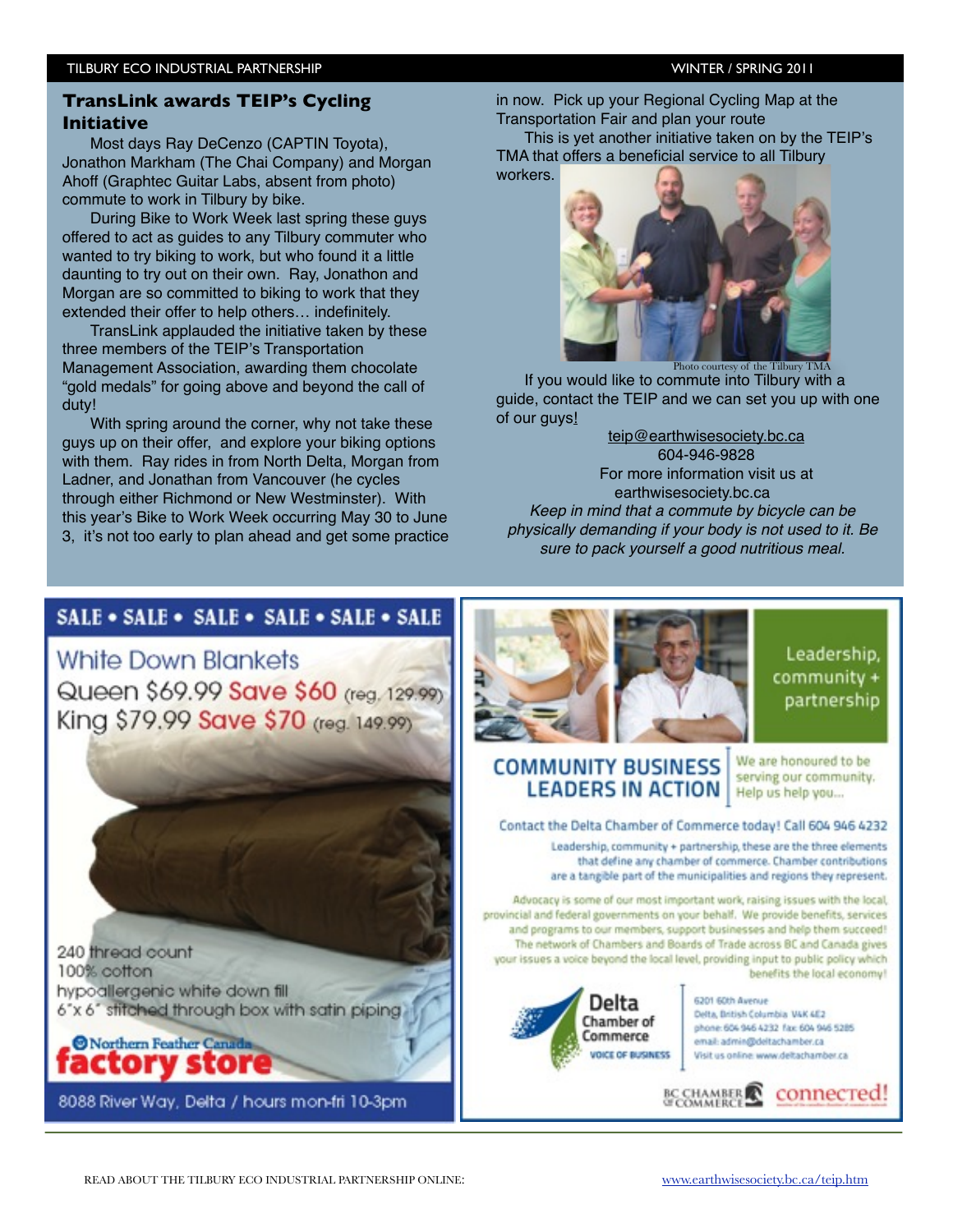#### TILBURY ECO-INDUSTRIAL PARTNERSHIP WINTER / SPRING 2011

## **Tilbury more accessible and a little drier too!**

Things are looking up for transit commuters in Tilbury Industrial Park. Improvements are being made to fourteeen bus stops, including concrete wheelchair and passenger landing pads, sidewalks, and curb ramps.



(Left to right) New Bus Shelter and bus pad in Tilbury Industrial Park Photos courtesy of the Tilbury TMA

The poor state of bus stop locations and the need for upgrades in Tilbury were brought to the attention of the Corporation of Delta through the Tilbury Transportation Management Association (TMA) in the Fall of 2009. At that time three bus stops along Progress Way were upgraded. Through continued dialogue between the TMA, the Chamber of Commerce and the Corporation of Delta, bus stops along Vantage Way, Progress Way

### **RAISE THE PROFILE OF YOUR COMPANY**

The 2007 Transporation Fair was held in the parking lot at CAPTIN Toyota. If your company has a location suitable for the

2011 event (tentatively May 26th, 11:30-1:30pm)

please contact us:

**604-946-9828, teip@earthwisesociety.bc.ca** 

#### TravelSmart offers new tools and opportunities!

### **To further help Metro Vancouver residents travel smarter, a new website has just been launched.**

At travelsmart.ca you will read feature stories, participate in conversations and opinion polls, watch videos, and even play a TravelSmart game! Since the 2010 Olympics and the introduction of the Canada Line, transit usage is up 10%. More people than ever are making smarter travel choices whether it's taking transit, walking, cycling, ride-sharing, or teleworking. Be a part of positive change. Join the movement, make a change for good. VISIT TRAVELSMART.CA TODAY.

and several other streets are having improvements made to them. The Corporation of Delta has added bus shelters, benches and garbage cans to some of the stops. Transit riders in Tilbury continue to creatively build and provide their own hand-crafted seats.

Taking public Transit is a positive environmental choice. These changes made by the Corporation of Delta have improved the safety and comfort for bus riders in Tilbury, further encouraging people to commute by transit. Little by little these changes are making Tilbury a better place to do business.

**Want to See Even More Improvements?**  Get Involved! If you or your company have ideas, questions or concerns regarding transportation options for Tilbury, join other local businesses taking part in the Tilbury TMA. Since 2007, we have been working with you, with TransLink, and with our community partners to make a difference to your commuting options.

*For more information email: [teip@earthwisesociety.bc.ca](mailto:teip@earthwisesociety.bc.ca) call us at 604-946-9828* 

#### **SAVE MONEY ON YOUR TRANSIT PASSES**

Did you know you can get a 15% discount on transit? Plus, you can pay monthly by payroll deduction or post-dated cheque. The Employer Pass Program (EPP) is a benefit offered to Tilbury businesses through the Tilbury EcoIndustrial Network (TEIP). Operated in partnership with TransLink, the Tilbury EPP program provides a 15% discount on annual transit passes to employees of TEIP member companies. Usually available only to businesses with at least 25 transit users, through the TEIP, companies can enroll as many or as few employees as they want – even one! **Save your money and get YOUR pass today!**

It's easy, here's how:

- 1. Have your company join the TEIP
- 2. Complete a form to enroll, and setup payments
- 3. Pick up your annual pass from Canadian Autoparts (CAPTIN) Toyota in Tilbury